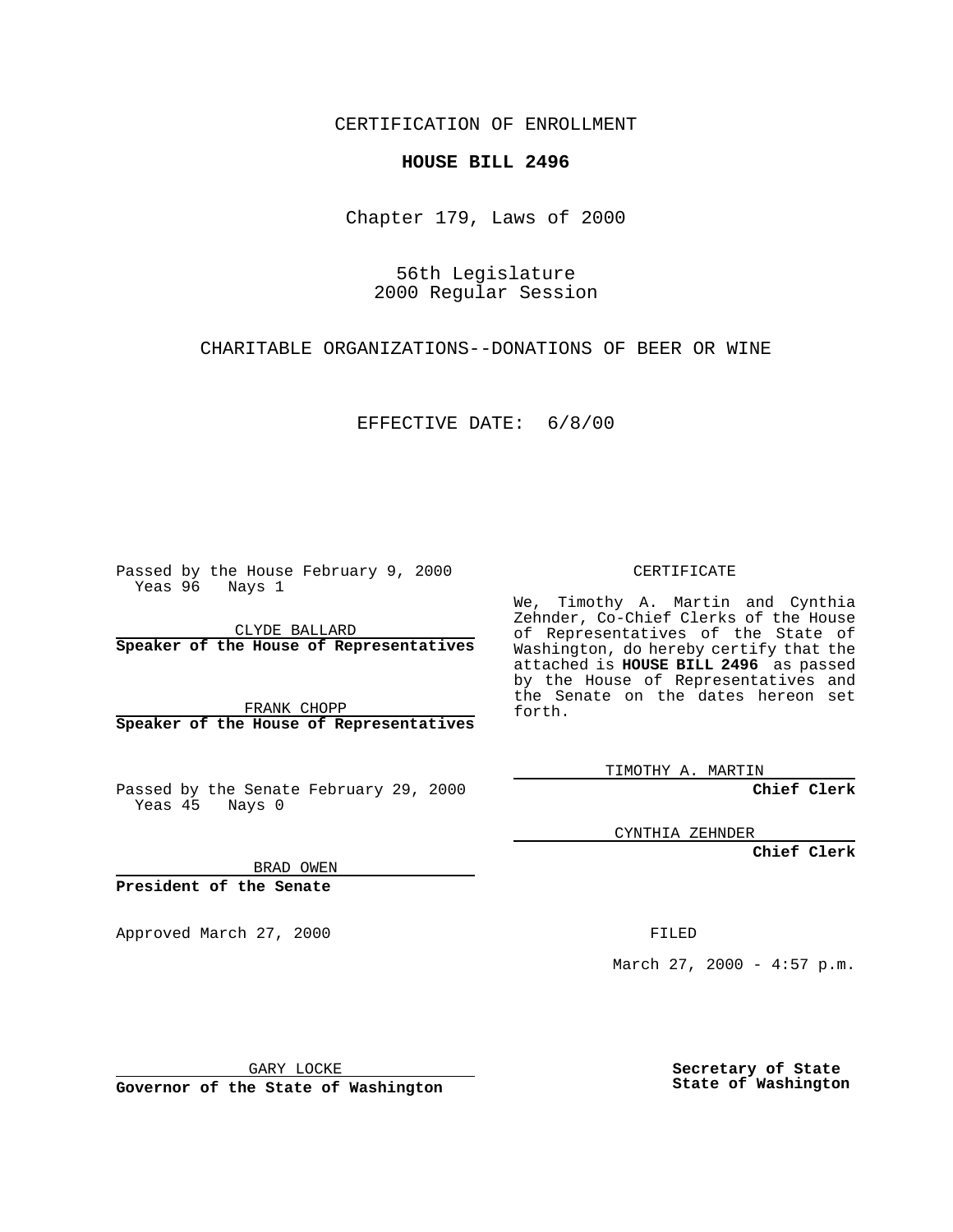## **HOUSE BILL 2496** \_\_\_\_\_\_\_\_\_\_\_\_\_\_\_\_\_\_\_\_\_\_\_\_\_\_\_\_\_\_\_\_\_\_\_\_\_\_\_\_\_\_\_\_\_\_\_

\_\_\_\_\_\_\_\_\_\_\_\_\_\_\_\_\_\_\_\_\_\_\_\_\_\_\_\_\_\_\_\_\_\_\_\_\_\_\_\_\_\_\_\_\_\_\_

Passed Legislature - 2000 Regular Session

**State of Washington 56th Legislature 2000 Regular Session By** Representatives Delvin, Wood, Clements, Conway and B. Chandler Read first time 01/14/2000. Referred to Committee on Commerce & Labor.

 AN ACT Relating to the furnishing of wine or beer to nonprofit charitable organizations; and reenacting and amending RCW 66.28.040.

BE IT ENACTED BY THE LEGISLATURE OF THE STATE OF WASHINGTON:

 **Sec. 1.** RCW 66.28.040 and 1998 c 256 s 1 and 1998 c 126 s 12 are each reenacted and amended to read as follows:

 Except as permitted by the board under RCW 66.20.010, no brewery, distributor, distiller, winery, importer, rectifier, or other manufacturer of liquor shall, within the state, give to any person any liquor; but nothing in this section nor in RCW 66.28.010 shall prevent a brewery, distributor, winery, distiller, or importer from furnishing samples of beer, wine, or spirituous liquor to authorized licensees for the purpose of negotiating a sale, in accordance with regulations adopted by the liquor control board, provided that the samples are subject to taxes imposed by RCW 66.24.290 and 66.24.210, and in the case of spirituous liquor, any product used for samples must be purchased at retail from the board; nothing in this section shall prevent the furnishing of samples of liquor to the board for the purpose of negotiating the sale of liquor to the state liquor control board; nothing in this section shall prevent a brewery, winery,